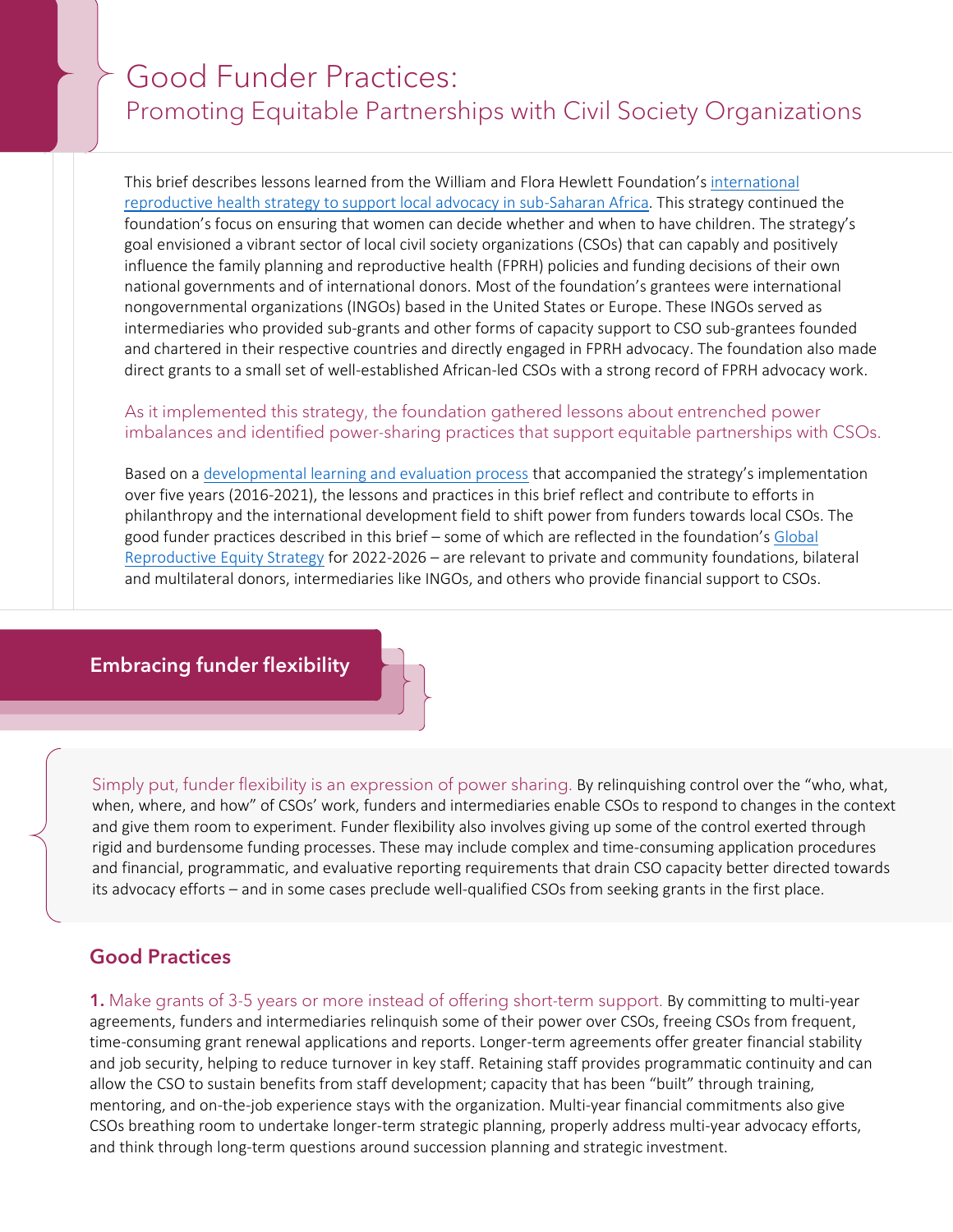2. Provide unrestricted funding. Unrestricted support gives CSOs the power to determine how best to use funds to advance their organizational goals and capacity. With this level of flexibility, CSOs can pivot their activities in response to shifts in community needs, national and local context, or advocacy opportunities. Unrestricted support also contributes to CSOs' ability to cover the costs of staff, office space, and other administrative costs not tied to a specific project but nonetheless crucial to basic organizational functioning.

**3.** If a funder or intermediary cannot provide unrestricted funding, then it should at least give CSOs power to make appropriate strategic shifts as needed. CSOs are better able to respond to changes in the advocacy environment when they have the authority to nimbly shift activities and budget allocations without interference, delays, or bureaucratic hurdles from funders or the intermediaries managing sub-grants.

4. Use simpler and more flexible application and reporting processes. Funders and the intermediaries they partner with can offer simpler application forms in multiple languages to encourage a broader range of CSOs to apply. They can also experiment with oral reporting options and giving CSOs more flexibility to report in ways that resonate with their understanding of the work and its impact. Funders can also consider reducing the frequency of reports. Simplified and flexible application and reporting processes free up CSOs' resources to do the work they were funded to do.

#### ĺ Enabling transparency and inclusivity

Funders hold power over CSOs in two "currencies": money and information. Much of the power imbalance in funding relationships stems from funders' control over who receives money – and who does not. But funders also exert power by controlling the flow of information. When funders and intermediaries are not transparent about their grant-making decisions or do not communicate in a timely way, CSOs lack the information they need to plan and execute their activities effectively. Poor information-sharing about the funder's strategy and portfolio of grantees and sub-grantees, as well as inattention to knowledge-sharing about developments in the field more broadly, can undercut CSOs' ability to work effectively. CSO partners are also put at a disadvantage when they are excluded from grant negotiations between an intermediary and a funder. Lack of transparency around the intermediary's budget and grant terms – and lack of CSO input in shaping the scope of work – makes it more difficult for CSOs to exercise power in their relationships with intermediaries and to hold intermediaries accountable for their commitments and for good partnership practices.

## Good Practices

1. Establish an inclusive grant application and renewal process. Funders who are providing support via intermediaries should include representatives of the intermediary *and* its CSO partners in joint meetings to discuss and agree upon priorities and budgets. Funders should ensure that the grant negotiations include the staff who actually manage relationships with CSO sub-grantees – not simply the executive director or the organization's liaison with funders. Pay similarly close attention to who is speaking for the CSO; invite the staff person who manages the work being funded, not simply the CSO's executive director. Be aware of the history and depth of relationships among these parties if possible. The quality of these relationships can affect power dynamics and the candor of the conversation. Allow sufficient time for this inclusive process so that all parties can contribute.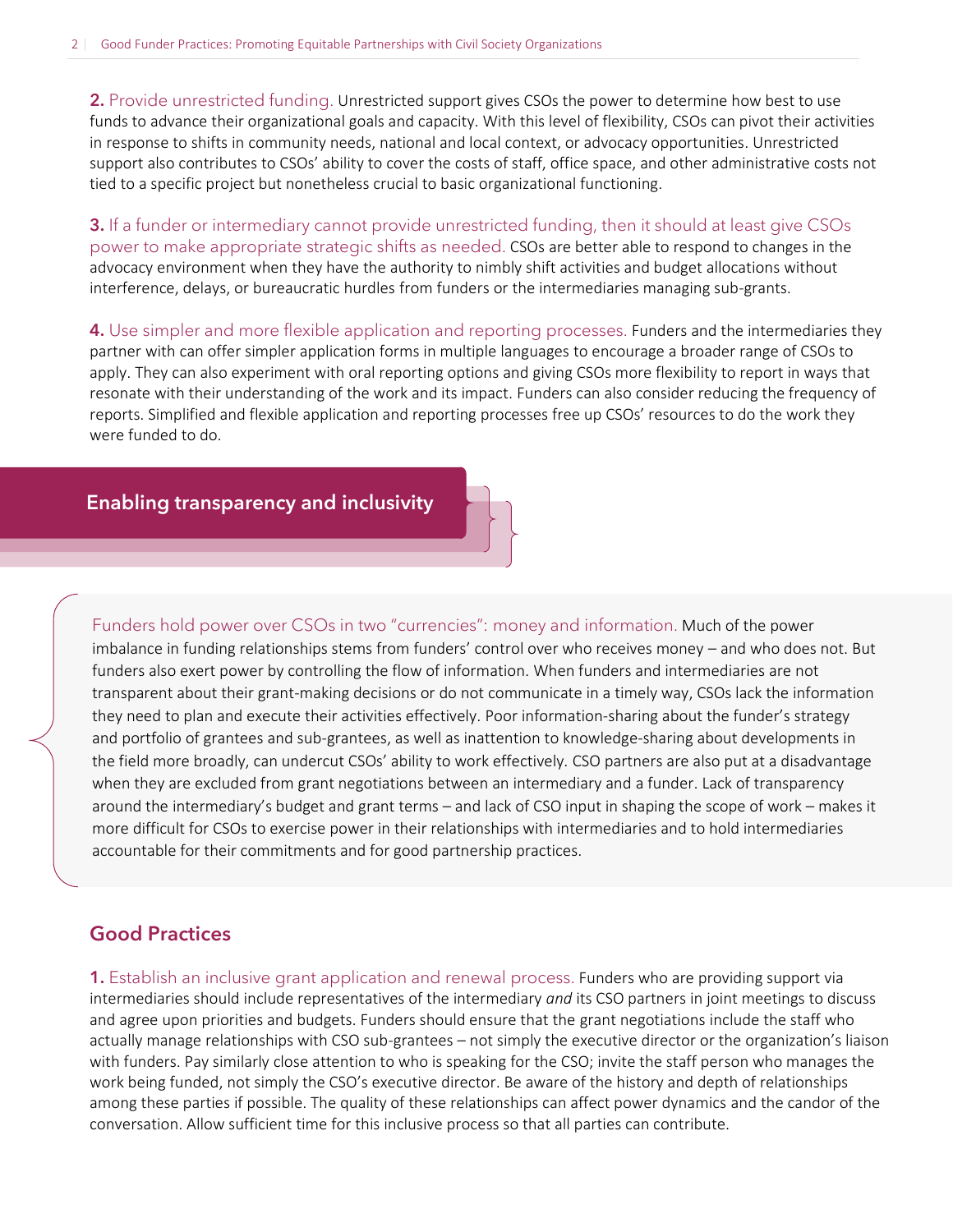2. Be transparent and communicate in a clear and timely way about decision-making criteria and grant decisions. Funders' and intermediaries' responsibilities include providing timely information to those who seek or receive their support. This includes sharing the criteria used to decide whether to grant or renew support, as well as offering timely and constructive explanations of decisions to end funding. It also means communicating promptly and transparently about the timing of grant decisions and disbursements so that CSOs are not left in limbo.

### Encouraging feedback on power dynamics and funder behavior

Even when funders' practices reflect flexibility, transparency, and inclusivity, a power imbalance will still shape CSOs' ability to offer honest feedback. CSOs hesitate to provide critical feedback or express disagreement with their funders because they fear they will lose funding – or be branded as a "troublemaker." Even well-established CSOs with multiple funding sources are wary of the risks of pushing back when they disagree with funders or the intermediaries who manage sub-grants to the CSOs. This hinders CSOs' ability to be honest about any concerns regarding funder or intermediary behavior, making it difficult to surface and address issues that affect the success of the partnership. The absence of honest feedback also limits funders' ability to learn about the work they are supporting.

### Good Practices

1. Create opportunities for CSOs to confer and collaborate in sharing their feedback. For example, a funder can organize a gathering where CSO partners are able to candidly discuss partnership dynamics *without* the funder present. Based on their discussion, the CSOs can jointly produce a group memo offering their collective feedback to the funder. This approach gives CSOs "power in numbers," offering a level of protection not available to an individual CSO providing critical feedback.

2. Commission a third-party evaluation. Confidentiality and trust-building between the evaluators and the CSOs are critical for eliciting honest feedback. Evaluations with multiple touch points, as opposed to a single feedback opportunity at the end, can help ensure that the funder hears and responds to CSO perspectives during the partnership. Evaluators should also invite CSO input on evaluation products.

**3.** Organize a space for honest discussions with a neutral facilitator. It can be difficult for CSOs and funders (or intermediaries) to engage directly with one another about sensitive power dynamics or partnership challenges. One response: organize a space for discussion facilitated by someone who isn't directly involved in the grant decisions or grant relationships. The facilitator's role is to level the power balance so that CSO staff and funder (or intermediary) staff are equal participants in a discussion about partnership quality and challenges.

4. Encourage whistle blowing – and protect whistle blowers. Establish an email or WhatsApp address for complaints about abuses of power or partnership challenges. It should be monitored by a third-party organization, not the funder.

**5.** Invest time in developing trusting relationships with CSO partners. Trust-building requires a funder to intentionally and repeatedly demonstrate to CSOs that they can voice concerns about the funder's behavior or partnership challenges without fear of retribution. Building trusting relationships is a complement – not a substitute – for the other practices described above.